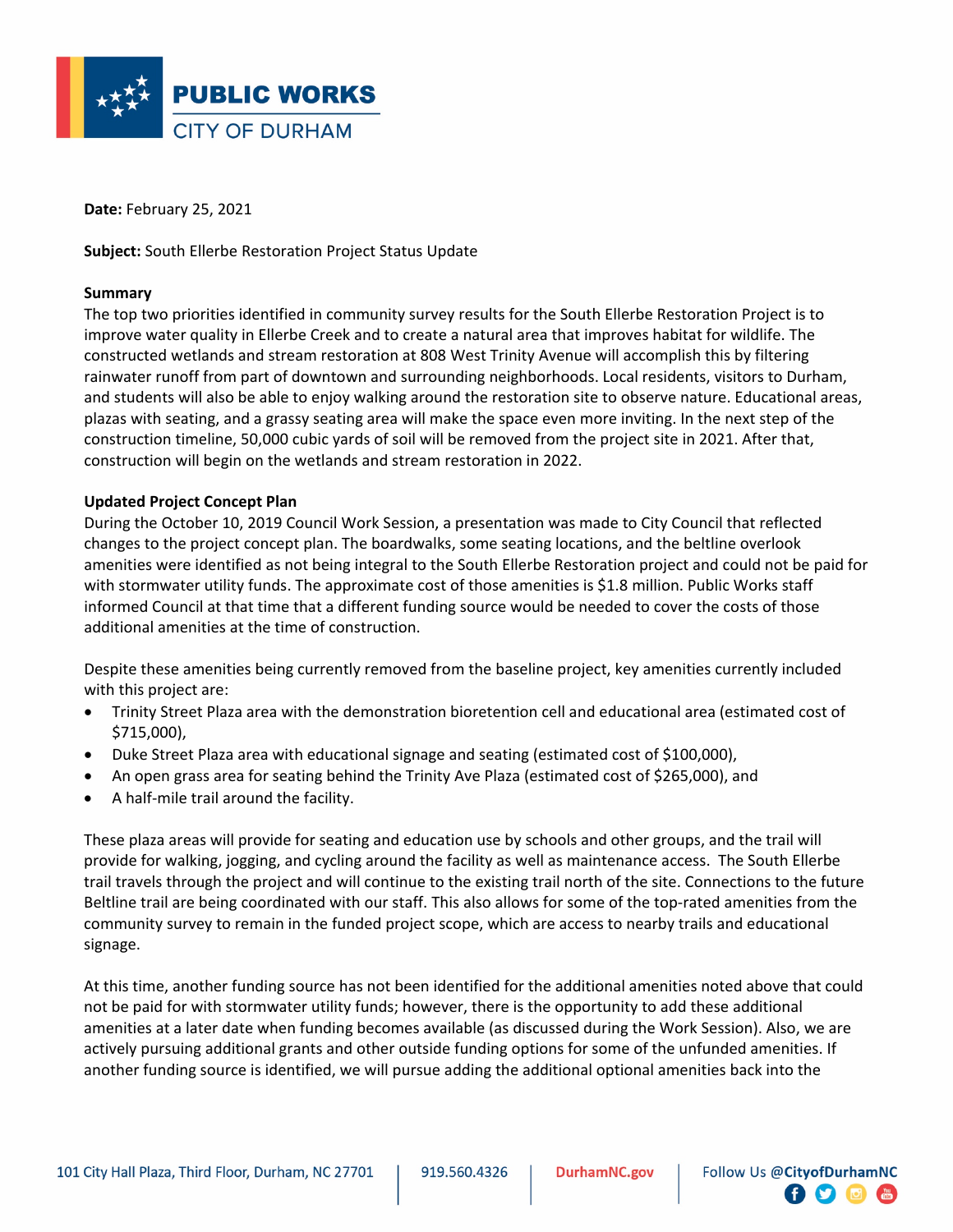current project. But, more realistically, we will need to work to add the unfunded amenities at a later date as funding allows under a separate project(s).

There have been several grants pursued for this project including Clean Water Management Trust Fund, Duke Energy Water Resources Fund, N.C. Flood Mitigation Grant, and Upper New Hope Clean Water Initiative. The Upper New Hope Clean Water Initiative Grant was approved for \$265,000 for construction of the wetland and an agreement is now being prepared.

City Council is being presented with another option as a funding source during the current budget process for the amenities not currently funded.

### **Project Timeline Delays**

The project has experienced some delays in the timeline originally provided. The primary reason has been the Phase 2 - Soil Removal. Phase 1 of the project was the demolition of the existing building (completed). The soil removal for Phase 2 requires the removal/reuse of about 50,000 cubic yards of soil. We are currently coordinating with other City departments (Water Management and Solid Waste Management) on other City projects to reuse the soil and minimize hauling and disposal costs. Additional time was also needed to work with the North Carolina Department of Environmental Quality (NCDEQ) to get approval for the soil reuse strategy while the soil reuse legislative rule was undergoing changes. The Phase 2 Soil Removal phase of this project will be bid this summer and Phase 3 - Construction of the Wetland will follow in 2022.

#### **Background**

This South Ellerbe Restoration Project will help the City comply with the Falls Lake Rules by reducing nitrogen and phosphorus transported to Falls Lake and improve local water quality in Ellerbe Creek. This unique location will help treat the stormwater runoff from 485 acres of urban downtown development. The project will provide additional ecosystem enhancements such as: increased biodiversity, increased green space and pollinator friendly habitat, carbon sequestration, and improved aquatic life for South Ellerbe Creek and Falls Lake.

Once constructed, the project will achieve the top two priorities identified in community survey results improve water quality in Ellerbe Creek and create a natural area that improves habitat for wildlife. This project will also include some of the top-rated amenities identified in the community survey results - access to nearby trails and educational signage.

#### **Community Outreach Activities**

Outreach and input from community members has been an important part of this multi-year process. Below is a list of just some of the community outreach activities for the project to incorporate as many voices as possible into the creation of this important project to improve water quality in our city:

#### **Public Information Sessions**

- 1. June 26, 2012 InterNeighborhood Council of Durham
- 2. July 12, 2012 City Hall
- 3. August 7, 2012 North Regional Library
- 4. July 27, 2017 City Hall
- 5. September 27, 2017 (Design Workshop) **-** Durham Arts Council
- 6. April 2, 2018 Durham Co. Health Services Building

#### **Focus Group Meetings**

**1.** Public Art & Education (10/18/2018)

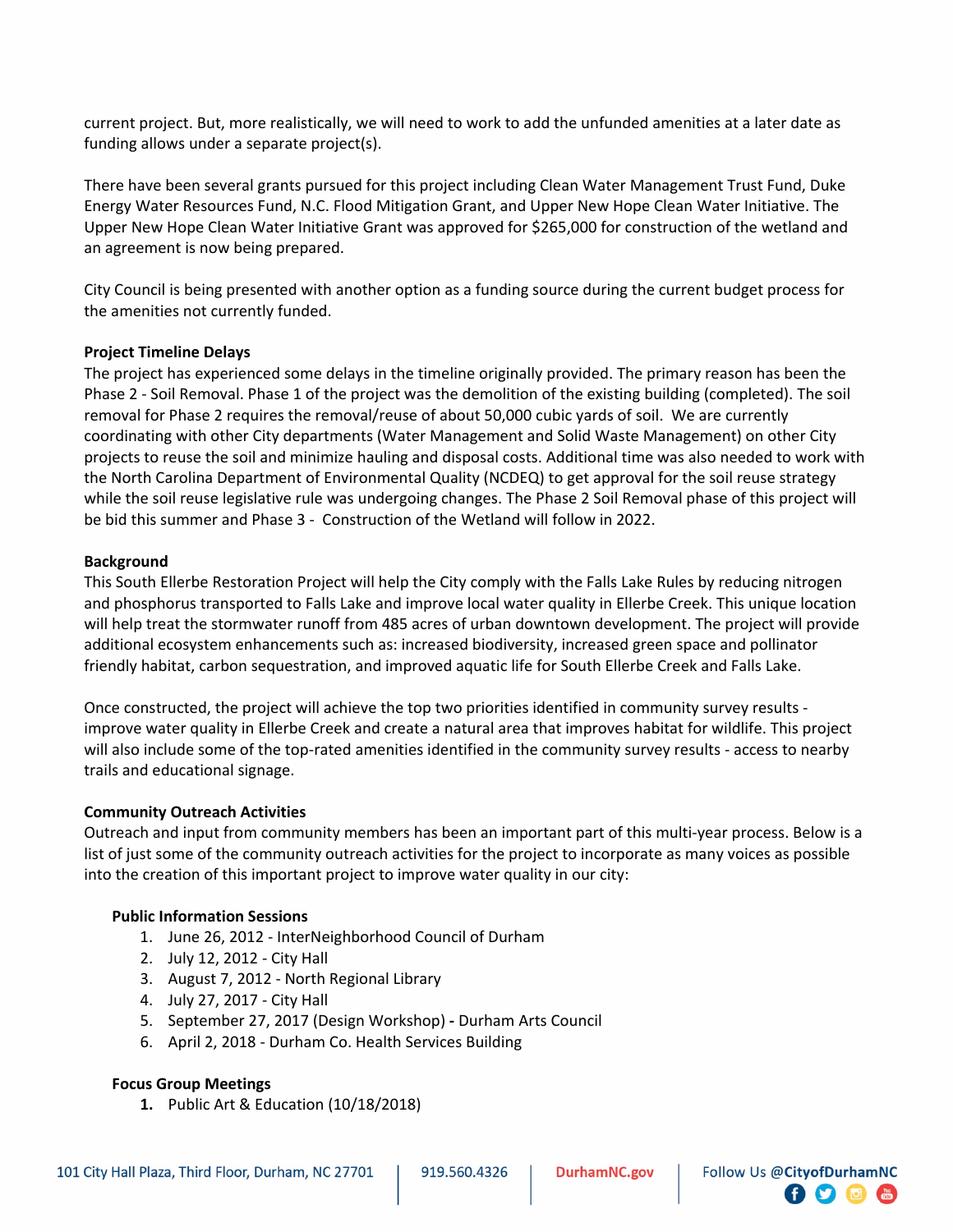- **2.** Public Art & Education (11/8/2018)
- **3.** Habitat Enhancement (1/10/2019)

### **Videos**

- Project Introduction Video (July 2017[\) https://youtu.be/88K7JHMZzP4](https://youtu.be/88K7JHMZzP4)
- Video Recap of Public Info Session (July 27, 2018) <https://youtu.be/An1noPP9mfA>
- Video Recap of Design Workshop (September 27, 2018)<https://youtu.be/N4bcrZeT5hI>
- Video Recap of Public Info Session (April 2, 2018) <https://youtu.be/0EemA5zisDA>
- Functions and Benefits of Wetlands (February 2021) [https://youtu.be/iK8rgCj\\_Nqg](https://youtu.be/iK8rgCj_Nqg)
- Functions and Benefits of Wetlands (February 2021) Spanish Version <https://youtu.be/JYXLCUU2WcQ>

# **Spanish-Speaking Outreach**

- Hispanic/Latino Committee update (September 2017)
- Bilingual (Spanish/English) postcards to doors of surrounding residents (September 2017, March 2018) and Ellerbe Creek Watershed Association helped distribute to Spanish-speaking business, such as La Loma and Compare Foods.
- Spanish-speaking staff members attended two Public Information Sessions for translation needs (September 2017, April 2018)
- Two Spanish Surveys:
	- $\circ$  April 2018 (3<sup>rd</sup> Public Info Session)
	- o Assessing Equitable Outreach for the South Ellerbe Stormwater Restoration Project (April 2019)
- Neighborhood Improvement Services (NIS) Dept. Stormwater staff attended two events organized by NIS at apartment complexes in PAC 3 in an effort to share Spanish and English outreach materials and build relationships with the community. Staff spoke to 84 people at Duke Manor on April 9, 2019 and 58 people at The Garrett on April 16, 2019.
- In the fall 2019, staff created a ne[w Spanish factsheet s](https://durhamnc.gov/DocumentCenter/View/27849)ummarizing the project that was posted on the project website and a new bilingual informative postcard.
- Collaborated with General Services Department and NIS on door-knocking efforts targeted areas of low-income, renter, and Spanish-speaking residences near the Urban Avenue project, which is approximately 2 blocks northeast of the South Ellerbe Project. (9/16/2019)
- Project Staff attended two community open houses at which South Ellerbe Project information was distributed in both Spanish and English (9/26/2019, 9/28/2019).
- Attended Community Engagement Division's Bilingual Open House at City Hall on 10/7/2019
- Hosted an information table at Immaculate Conception Catholic Church (October 27, 2019). Spoke to and distributed post cards to approximately 100 people.
- Approximately 80 bilingual postcard Distribution March 2020 to nearby residents.

# **Other**

• Fence Art collaboration with Lee Crawford & three local schools (2019) - Staff hosted a Creek Week event dedicating the Clean Water Habitat art created by students from three local schools. The art is currently hanging on construction fence. See Bull City Today video https://youtu.be/sIrSI58mLJc

**日り回信** 

Additional information can be found on the project's webpage: [https://durhamnc.gov/1616/South-Ellerbe-](https://durhamnc.gov/1616/South-Ellerbe-Project)[Project.](https://durhamnc.gov/1616/South-Ellerbe-Project) We will also post updates on our various social media pages: Facebook: [https://www.facebook.com/durhamncstormwater/,](https://www.facebook.com/durhamncstormwater/) Twitter: [https://twitter.com/DurhamStormH2O.](https://twitter.com/DurhamStormH2O)